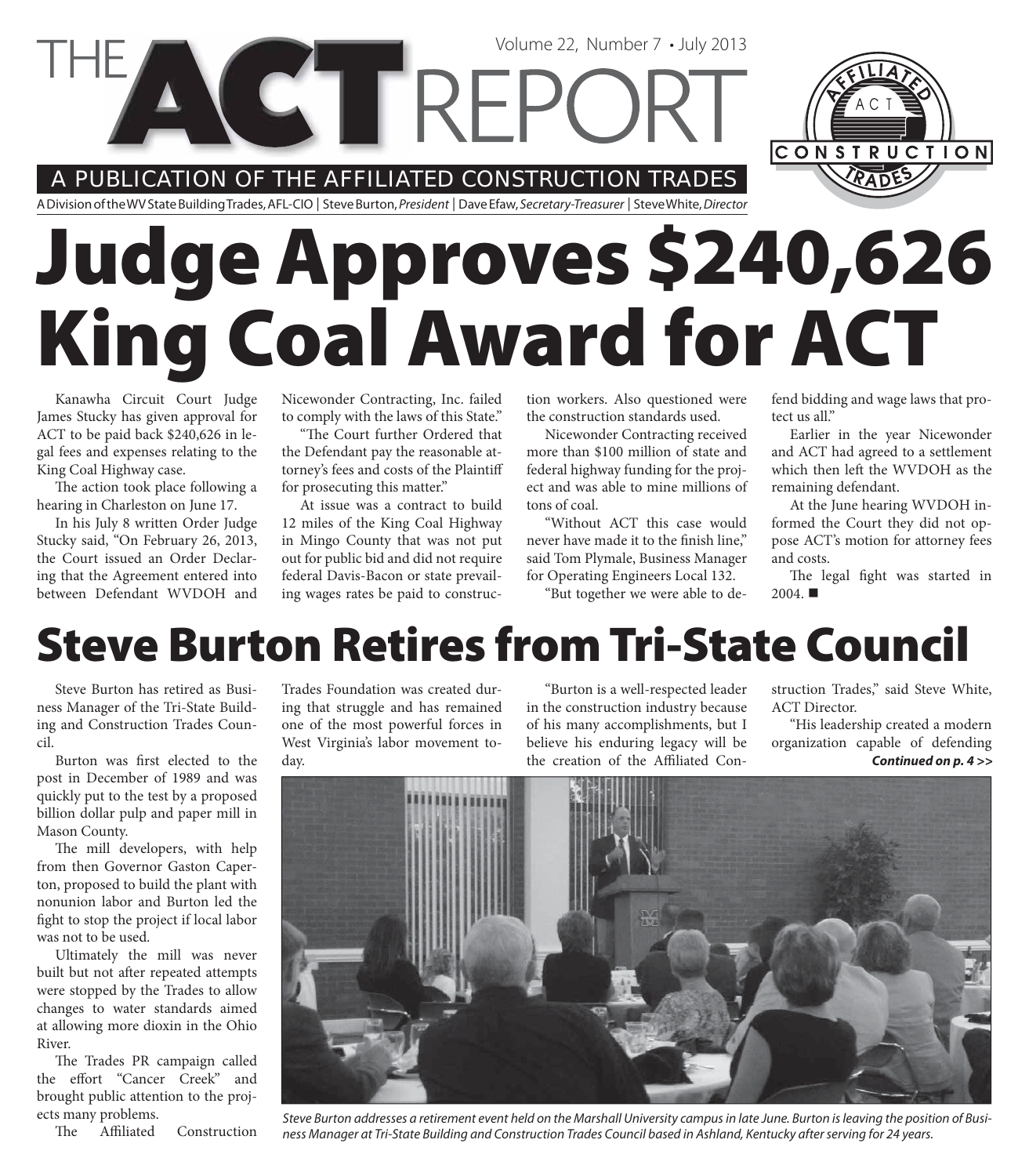### **Beech Ridge Wind Turbine Project Gets Phase-Two Approval from PSC** *33 Windmills Costing \$115 Million*

The second phase of the Beech Ridge Wind project in Greenbrier County has been given the go ahead by the state Public Service Commission.

The approval means an additional 33 wind turbines with a combined power generation capacity of almost 55 megawatts can be built.

The construction project will cost approximately \$115 million.

The 49 page order, issued on June 19, includes the memorandum of understanding between the WV State Building Trades and project developer Beech Ridge Energy LLC, a subsidiary of Invenergy Wind Development North America.

"That's good news for local workers who need the construction jobs," said Mike Matthews, Business Manager for the Charleston Building and Construction Trades Council.

Matthews provided testimony during the hearings about the positive economic impact the project would have for local construction workers.

Hearing records show the company expects 150 workers to be employed for six to nine months during construction.

In addition ACT hired an economist to provide an economic impact report using a sophisticated computer model that determines the overall impact from local hiring.

The report showed an additional \$29 million in sales and 164 to 229 jobs for the local economy.

Planning for the Beech Ridge project first started in 2005 but ran into significant opposition from a few land owners and some environmental groups.

After clearing numerous court challenges, twice going all the way to the WV Supreme Court of Appeals, the original 124 turbine project began construction in 2009.

Union contractors included White Construction as general contractor for the turbines and Aldridge Electric for a 15 mile transmission line that stretched into Nicholas County.

However the project ran into further legal trouble when a Federal judge in Maryland forced the project to stop because of endangered bats.

Ultimately the project was scaled

back to 67 turbines able to produce 100 megawatts of electricity.

Construction of the first phase was completed by the end of 2010.

Phase two will be located adjacent to existing 67 turbines but in different locations than proposed in phase one.

Earlier this year on January 10 a

public hearing was held in Rainelle where a number of trade members attended to support the project.

During the hearing there was no opposition.

The project is expected to start construction before the end of the year. The general contractor has not yet been selected. ■



Union workers assemble a crane during the first phase of the Beech Ridge wind project in Greenbrier County. Only 67 turbines were erected out of the 122 planned. Soon another 33 turbines, at new locations, will be installed by local union construction workers.

#### **Apprenticeship Open for Bricklayers**

**The Bricklayers & Allied Craftworkers District Council of West Virginia Apprenticeship Program has a year round application process.**

Those interested in applying can go to any WorkForce WV Job Service office on the Third Friday of each month.

The Western Maryland One Stop Job Center will also process applications Monday through Friday.

Both agencies are open 8:00am to noon and 1:00pm to 4pm.

The program teaches brick and block laying, as well as all aspects of the trade.

It takes 6,000 hours of on-the job training plus related classroom training to complete the program.

Apprentices begin with an eight week training session at the Council's statewide facility located in Ritchie County.

During the training session apprentices from out-of-the area are provided local housing.

For the remainder of their apprenticeship they attend monthly meetings closer to their home area.

The program provides opportunities for those who reside in any West Virginia County as well as the Counties of Allegheny, Garrett and Washington, MD.

Applicants must be at least 18 years old and be physically able to perform the work of the trade.

All applicants will take a standard written aptitude test at the WV Job Service or the Western Maryland One Stop Job Center.

In order to be accepted you must provide copies of your birth certificate, high school diploma or G.E.D.

A copy of your driver's license will be required at a later date.

Only copies will be accepted please do not bring originals.

A drug test will be required at a later date.

The recruitment, selection, employment, and training of apprentices shall be without discrimination because of race, color, religion, national origin or sex.

The Bricklayers Joint Apprenticeship and Training Committee will take affirmative action to provide equal opportunities in apprenticeship and training and will operate the apprenticeship program as required under Title 29 of the Code of Federal Regulations, part 30.

For more information contact Apprenticeship Coordinator Brian Greynolds at 304-363-9250 or bricklayerwv@gmail.com.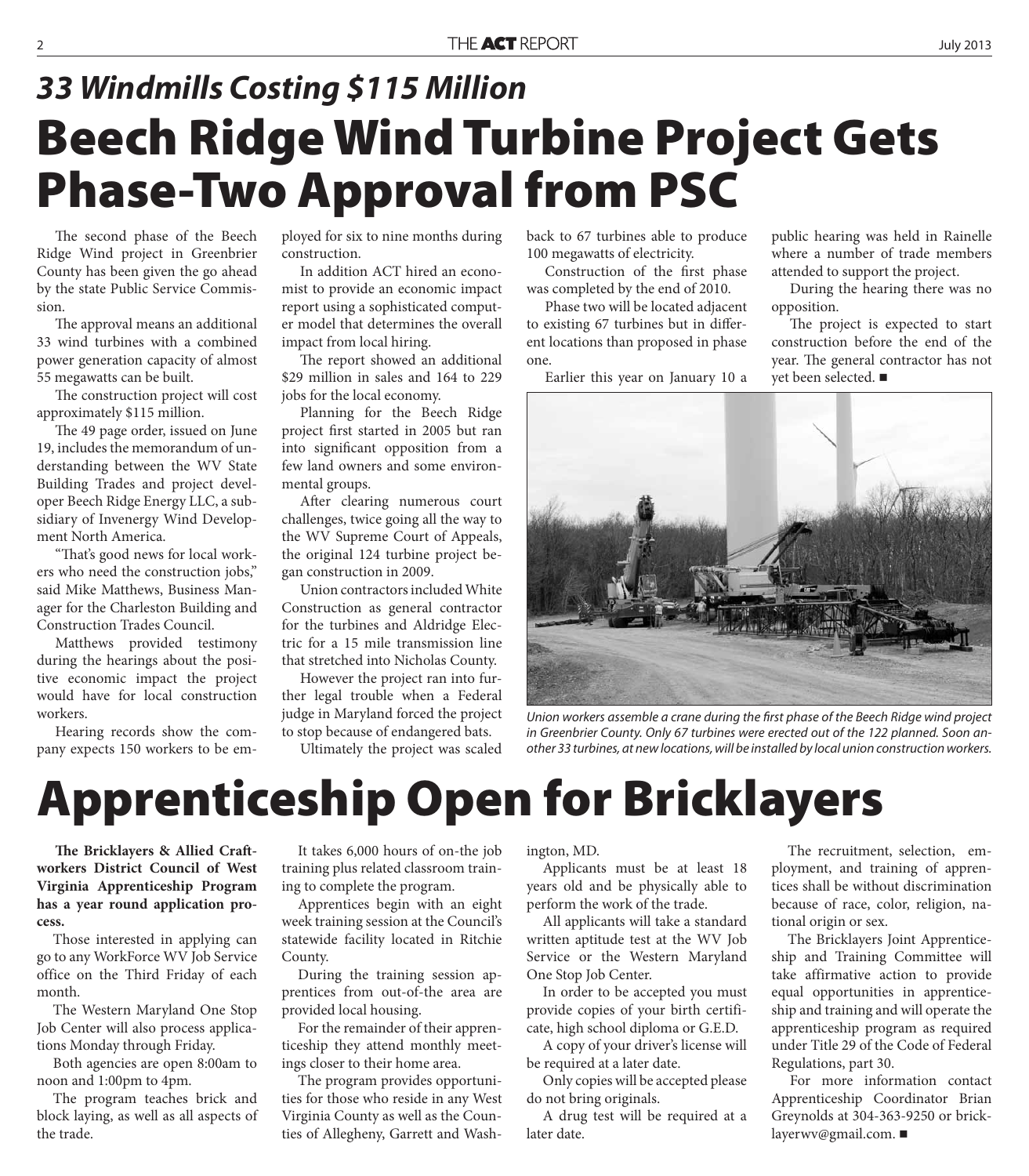### **Wheeling Trades Showcase Apprenticeship to Interim Education Committee** *Iron Workers 549 Host Meeting*

Members of the Upper Ohio Valley Building Trades Council got the opportunity to showcase craft apprenticeship training at a legislative interim meeting held in Wheeling on June 28.

The event was hosted by Iron Workers Local 549 where the interim committees for both the House of Delegates and the Senate held their monthly Education Committee meeting.

Contractor representatives from Chapman Construction, Kucera Plumbing and United Electric all spoke to the group about the need for highly skilled craft workers and the apprenticeship method of training.

According to Keith Hughes, Business Manager for Iron Workers 549 the event was a success.

"We heard many good questions about what apprenticeship is, how it works, how it is paid for," said Hughes. "So we spent a lot of time

going over the basics."

"And there was a lot of interest in where our vocational schools and community colleges can work more with apprenticeship," said Hughes.

The visit was arranged by Delegate Phill Diserio (D-Brooke) who is a member of Electricians Local 246. Diserio credits the Education Chair's from both the House and Senate, Del. Mary Poling (D-Barbour) and Sen. Bob Plymale (D-Wayne), on their willingness to learn more about apprenticeship.

"There is a lot of talk about how to meet the training challenges for Marcellus and manufacturing," said Diserio.

"We wanted legislators to know about the value apprenticeship programs bring for craft training."

"We already produce the highest skilled craft workers at no cost to taxpayers."

A number of crafts were on hand

to provide information on their training programs as well.

In all more than 75 people participated in the function.



Jeff Jackson, Vice President of Chapman Corporation talks to legislators, legislative staff and members of the Upper Ohio Valley Building Trades during an Interim Legislative meeting. Del. Dave Perry (D-Fayette) (seated at head table) chaired the meeting of the Joint Education Committee hosted by Iron Workers Local 549 at their union hall in Wheeling.

#### **Ullico Problem Means Workers Comp Woe** *Successful Labor-Management Program Forced to End*

The very successful workers compensation program started by local contractors and labor groups is without an insurance carrier to write future policies.

The program remains very profitable and maintains an effective record for top quality claims management.

However without an insurance carrier there is no way for the program, called the Workers Compensation Consortium, to continue.

The root of the problem is totally unrelated to the West Virginia program.

Ullico Casualty Company, the main insurance partner, got into financial trouble with other parts of

their business and has filed for bankruptcy.

That left the West Virginia program scrambling for the last six months looking for a new insurance partner.

Unfortunately there were very few insurance companies who were interested.

One problem is the amount of premium in the program.

At significantly less than \$5 million per year most insurance companies wouldn't bother.

"It's like trying to find a contractor to bid a small job," said Steve White, ACT Director.

"There is just not enough money there."

"And when we talk about labor and management working together these insurance folks don't really understand the value."

White also noted that many insurance companies shy away from construction because it is known to be a dangerous industry.

The companies who did look at the program wanted to charge higher prices, significantly more than the current program paid.

The idea for a self-insured approach started when the state decided to end the state run workers compensation system and let private insurance take over.

Soon after the law passed in 2005 labor and management groups in the Charleston area started to meet to make sure they understood the changes.

"We quickly realized that high wage employers who believed in safety had been subsidizing their low wage counterparts," said Jim Cerra, Executive Director of the Kanawha Valley Builder Association.

In 2009 the group formed a partnership with insurance partners led by Ullico Casualty Company, an affiliate of the labor owned company Union Labor Life Insurance.

"Our program delivers great value to both the workers and the companies who participate," said Cerra. "It's a shame outside forces caused it to fail." ■